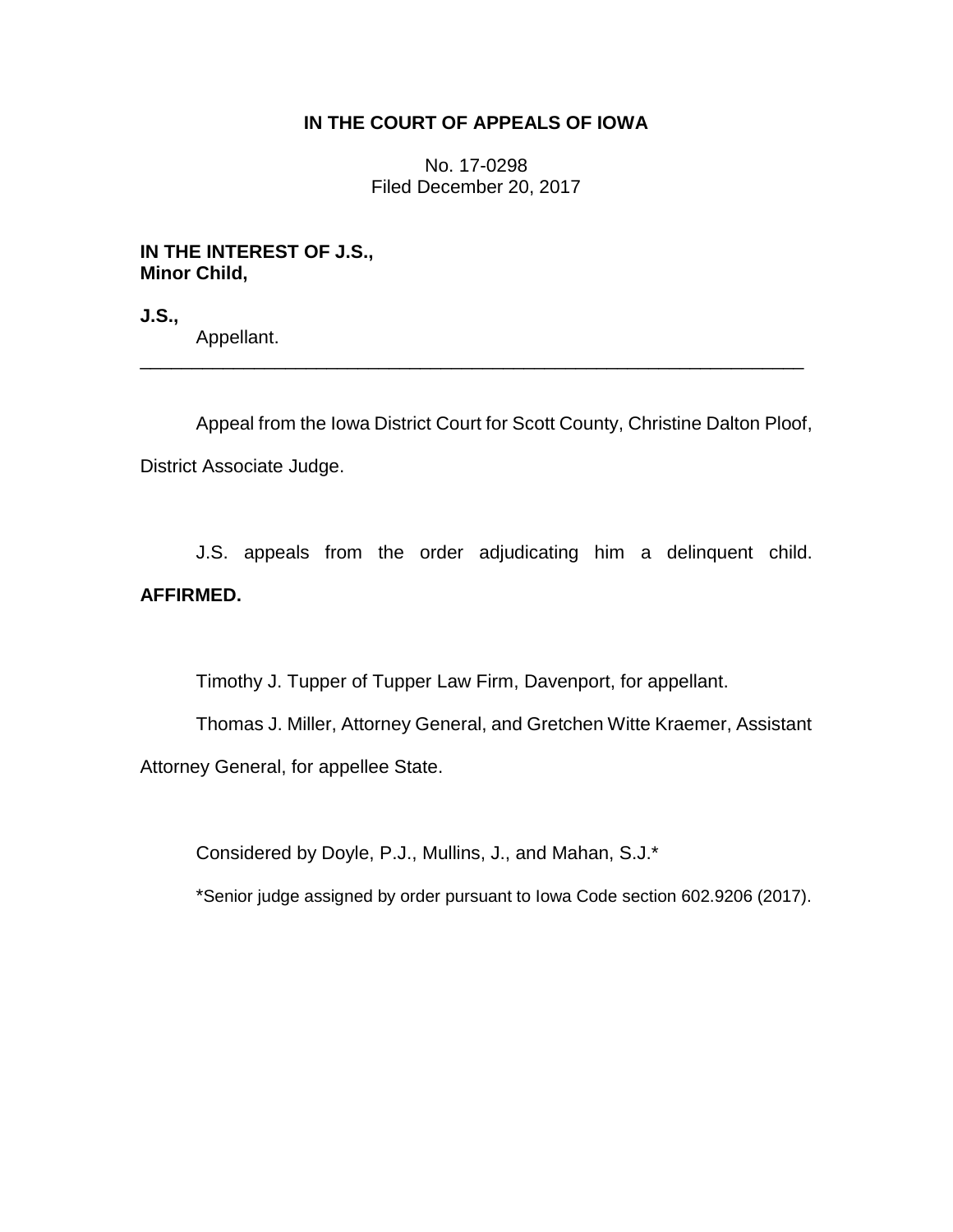## **DOYLE, Presiding Judge.**

 $\overline{a}$ 

J.S. appeals from the order adjudicating him delinquent after the juvenile court determined the evidence showed he committed an act that would have constituted sexual abuse in the second degree, in violation of Iowa Code sections 709.1 and 709.3(1)(b) (2015), if he were an adult. *See* Iowa Code § 232.2(12) (defining a delinquent act as the violation "of any state law . . . which would constitute a public offense if committed by an adult"). J.S. contends the evidence is insufficient to show he committed a "sex act" as defined by the statute because the child testified J.S. touched her through her clothing. Because the evidence beyond a reasonable doubt supports a finding that J.S. committed a sex act with a child, we affirm the order adjudicating him a delinquent child.

#### **I. Background Facts and Proceedings.**

The child told her father that J.S. licked her butt while they were watching a movie on television. She repeated the statement to the police officers who investigated the incident. J.S.'s brother, who was in the room at the time of the incident, initially stated that J.S. tried to have sex with the child and had touched the child's "butt with his private parts." The child also told a doctor at the Child Protection Response Center that J.S. had touched her while they watched television. Specifically, when asked what areas of her body J.S. touched, the child said "tongue in ass."<sup>1</sup>

<sup>&</sup>lt;sup>1</sup> The doctor believed the child was indicating that  $J.S.'s$  tongue had entered the child's anus but stated that "it wasn't completely clear." Due to the young child's limited language abilities, the doctor explained:

<sup>...</sup> I had felt the need to go back and re-ask things in different ways to see if her answer was consistent to make sure that she was understanding what I was saying and that I was understanding what she was answering. And I felt that I was following her. After I spent some time with her to be able to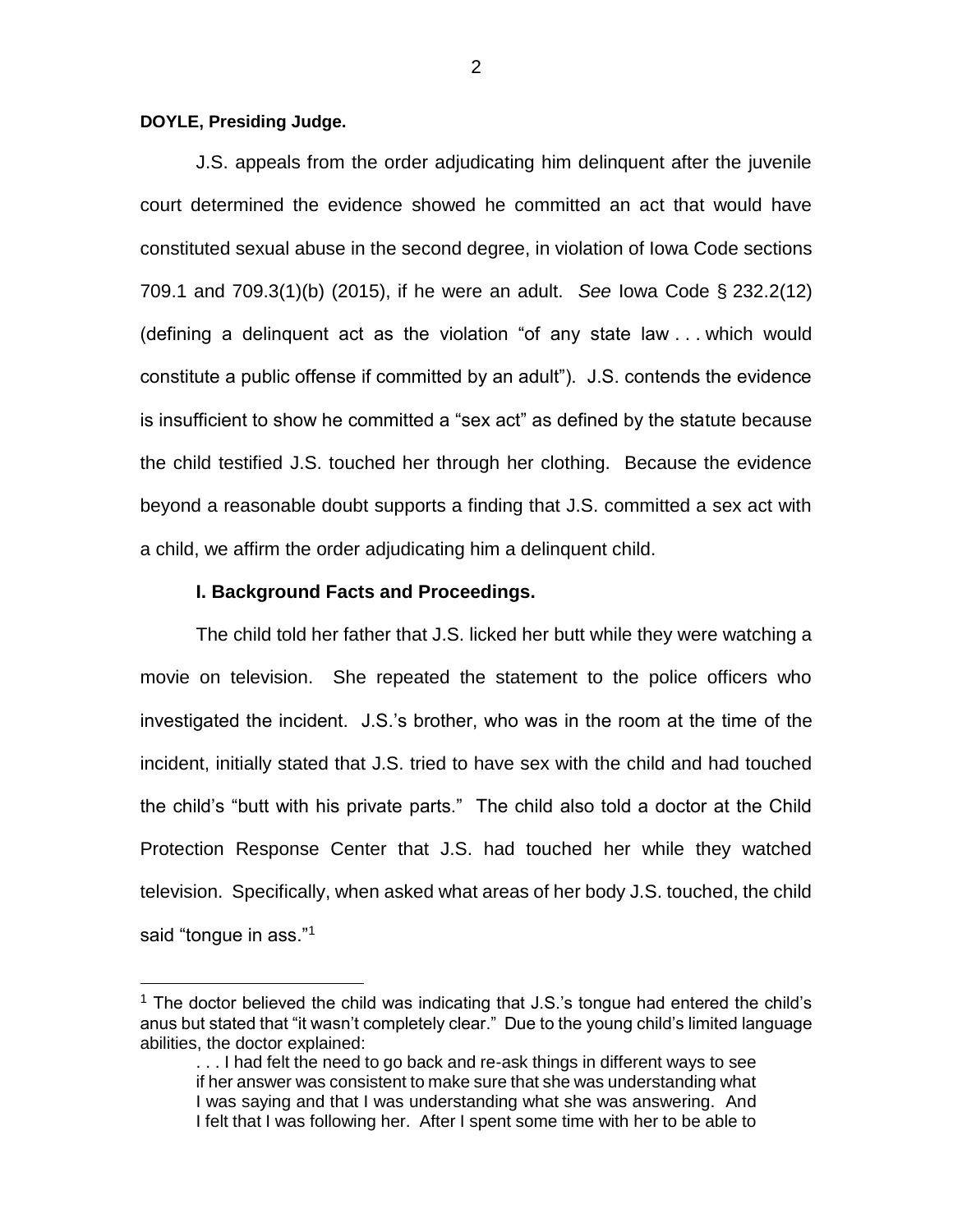At the adjudication hearing, the child testified that J.S. touched or licked her butt over her clothes. J.S.'s brother testified that he had lied when making his initial statements that J.S. touched the child, claiming he had done so because he had been mad at J.S. J.S. denied any inappropriate contact with the child.

The juvenile court found that despite the discrepancies in the child's account of what occurred, her statements were "not inconsistent" and consistently described contact between J.S.'s mouth and the child's anus. In contrast, the juvenile court found the testimony from J.S. and his brother was not credible. Although the court was unable to conclude that there was skin-to-skin contact between J.S. and the child, it ultimately determined that a sex act occurred by considering it in context:

[T]his court looks at the circumstances and the very act to determine the sexual nature of the contact. The child actually perceived that her inner butt was being licked by [J.S.]'s tongue. It is impossible to think of a non-sexual purpose for the mouth of one person to come In contact with the inside butt or anal area of a four-year-old child. The child reacted by running to the bathroom and crying. When asked what was wrong, she told her parents she had been licked by [J.S.]. Her reaction spoke to the sexual nature of his act, and her parent's immediate interpretation of her statement also speaks to the obvious sexual nature of the contact.

 $\overline{a}$ 

catch on to some of her phonetic difficulties and things like that, I felt that I was able to understand her and that she was understanding what I was asking.

When the doctor asked the child to point out where she had been touched, the child indicated to her anal area.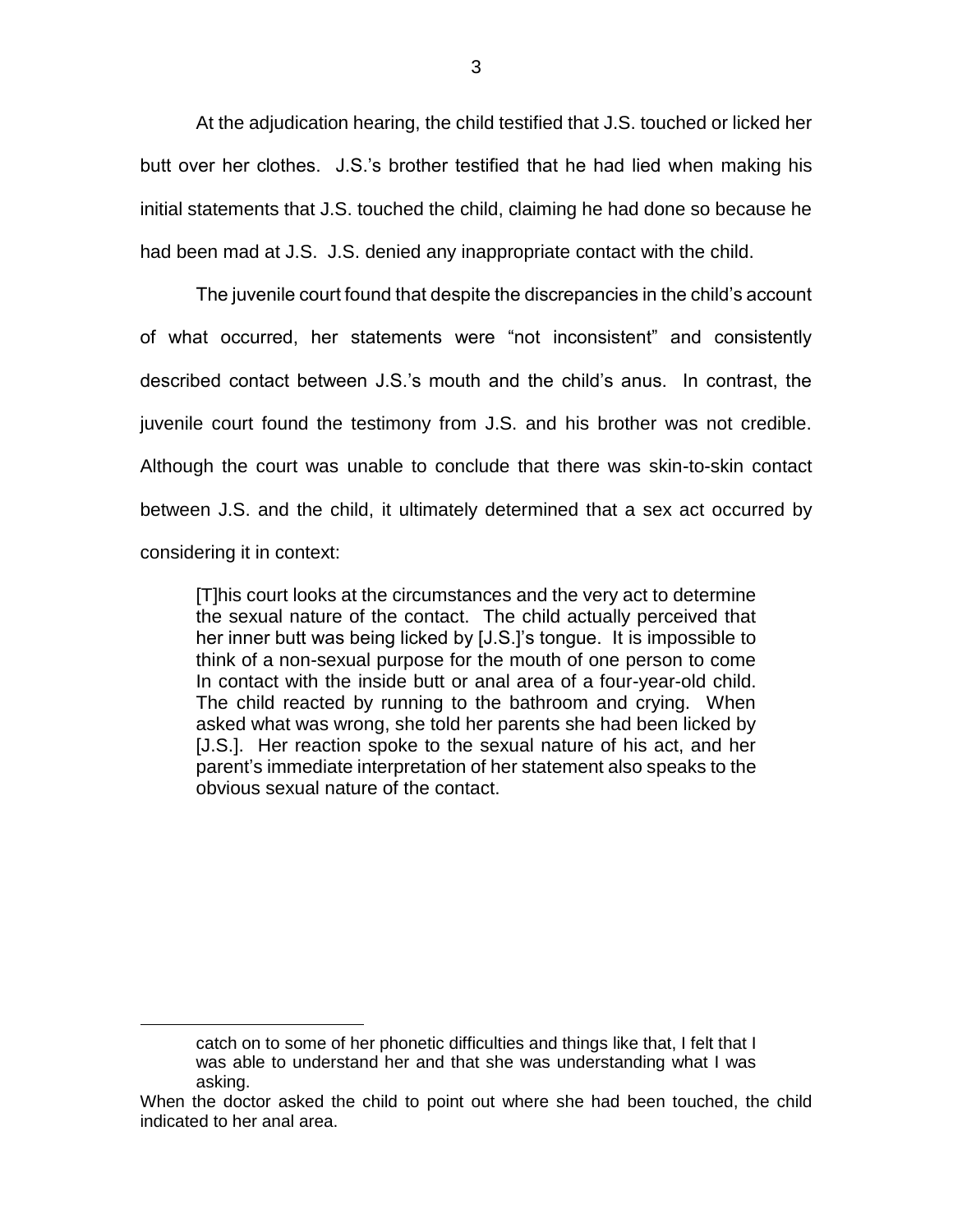## **II. Scope and Standard of Review.**

We review delinquency proceedings de novo to determine whether the State proved beyond a reasonable doubt the child committed the delinquent act. *See In re A.K*., 825 N.W.2d 46, 49 (Iowa 2013). Though we are not bound by the juvenile court's factual findings, we give them weight, especially those concerning witness credibility. *See id.*

## **III. Sufficiency of the Evidence.**

A person who performs a sex act with a person under the age of twelve commits second-degree sex abuse. *See* Iowa Code §§ 709.1, 709.3(1)(b). A sex act is defined as:

sexual contact between two or more persons by any of the following

1. Penetration of the penis into the vagina or anus.

2. Contact between the mouth and genitalia or by contact between the genitalia of one person and the genitalia or anus of another person.

3. Contact between the finger or hand of one person and the genitalia or anus of another person . . . .

4. Ejaculation onto the person of another.

5. By use of artificial sexual organs or substitutes therefor in contact with the genitalia or anus.

*Id.* § 702.17.

J.S. argues there is insufficient evidence that a sex act occurred because the child testified J.S. touched her over her clothing. However, skin-to-skin contact is not necessary for a sex act to occur. *See State v. Phipps*, 442 N.W.2d 611, 613 (Iowa Ct. App. 1989) ("We hold that a lack of skin-to-skin contact alone does not, as a matter of law, put defendant's conduct outside the definition of "sex act" as found in Iowa Code section 702.17 (1987)."). Rather, "[t]he sexual nature of the contact can be determined from the type of contact and the circumstances